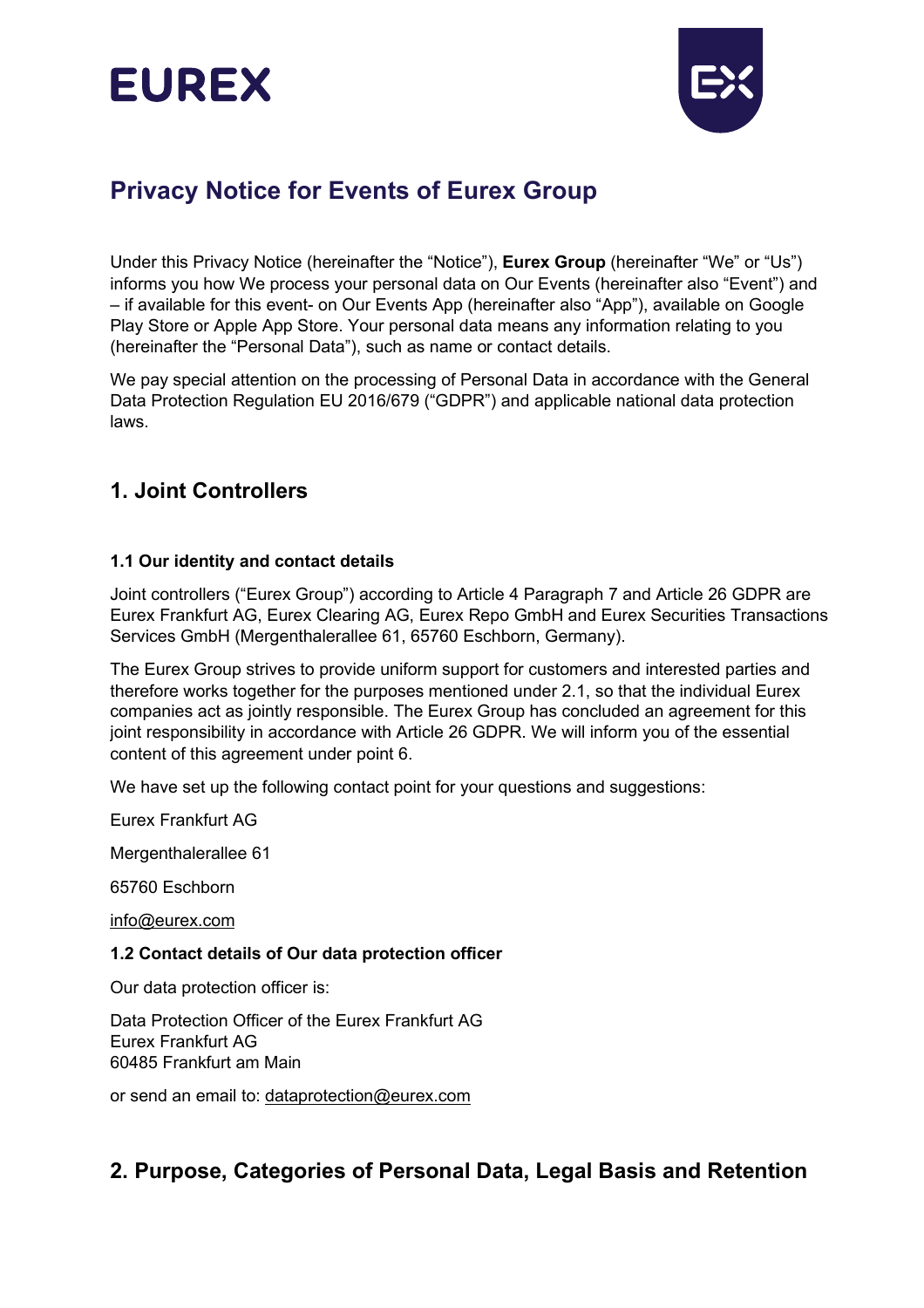Your information is used to allow your attendance at the event, use of the App, and to help us understand and improve your experience. We collect Personal Data when you voluntarily provide it, such as when you register for the event and the app (if available), contact us, or use certain parts of the App.

#### **2.1 Categories of your Personal Data, purposes, legal basis and Retention period of Our processing**

We process the following categories of your Personal Data for the following purposes with the following legal basis and retention period:

**2.1.1 Event Registration Data** (name; contact details, including email address; password; date of birth; billing data; position and company) obtained when you register for the event. Which data is collected in the various entry masks depends on the individual entry fields. Mandatory information fields will be marked accordingly. All other information shall be voluntary. We may share your registration data (name; contact details, including email address; position and company) with bodies involved in the organization of the event for the purpose of access control to the building/event. In order to help structure the discussion and execution of the event, we may share your registration data (name; position, company and country) with the moderator, speakers, and panelists prior to the event. These bodies will use your registration data only for the purposes mentioned above and are obliged to delete the data after the event. The legal basis is Art. 6 para. 1 lit. (b) of the GDPR, permitting the processing of Personal Data for the purposes of the performance of a contract. The period for which your Personal Data will be stored by Us is as long as necessary to carry out Our relationship with you. Insofar as, pursuant to Art. 6 para. 1 lit. (c) GDPR, we are obliged to retain your personal data for a longer period of time due to tax and commercial duties of storage and documentation, these deadlines are decisive.;

**2.1.2 Personal Data within communication** such as name, address, telephone number or email address for the purpose of you making direct contact with Us, answering to an inquiry. The legal basis is Art. 6 para. 1 lit. (f) of the GDPR, permitting the processing of Personal Data for the purposes of Our legitimate interests in processing and answering your request. The period for which your Personal Data will be stored by Us is as long as necessary to achieve the purpose of your request, so until your request is fully processed and no further communication with you is required or desired. Insofar as, pursuant to Art. 6 para. 1 lit. (c) GDPR, we are obliged to retain your personal data for a longer period of time due to tax and commercial duties of storage and documentation, these deadlines are decisive.;

**2.1.3 Feedback Data** (e.g. Name and email address) obtained when we may invite you once after the event to participate in questionnaires and surveys regarding the recent event. These questionnaires and surveys will be generally designed in a way that they can be answered without any Personal Data. If you nonetheless enter Personal Data in a questionnaire or survey, we may use such Personal Data to improve our events and services. The legal basis is Art. 6 para. 1 lit. (f) of the GDPR, permitting the processing of Personal Data for the purposes of Our legitimate interests in improving our events and services. The period for which your Personal Data will be stored by Us is as long as necessary to carry out Our relationship with you. Insofar as, pursuant to Art. 6 para. 1 lit. (c) GDPR, we are obliged to retain your personal data for a longer period of time due to tax and commercial duties of storage and documentation, these deadlines are decisive.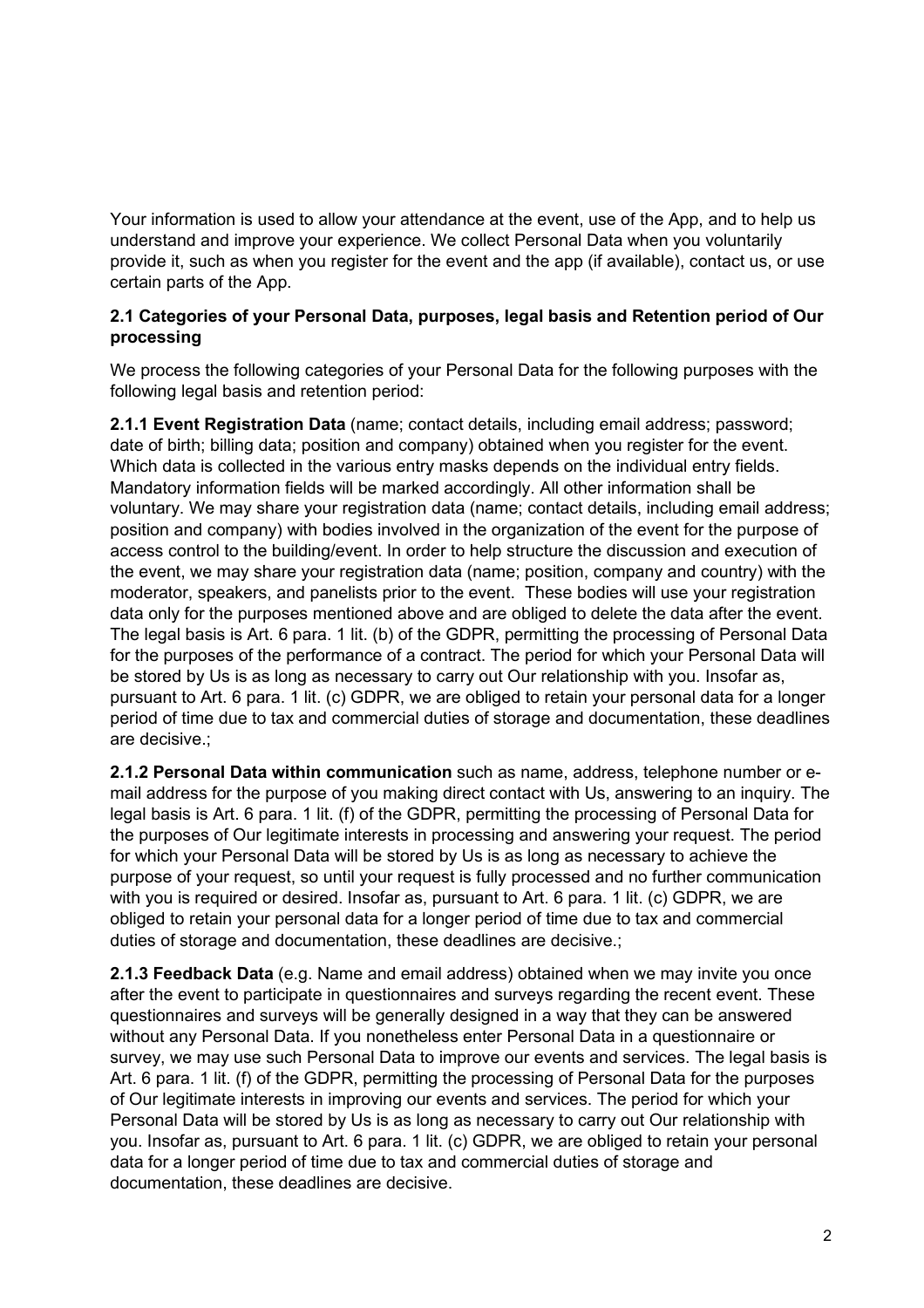**2.1.4 Speaker Data** (Name, position and company, CV summary) obtained when you are a speaker at the event. Speaker Data will be visible for participants of the event in the App, on the event website and in the event documents or brochures. The legal basis is Art. 6 para. 1 lit. (a) of the GDPR, permitting the processing of Personal Data for the purposes that you have consented. The period for which your Personal Data will be stored by Us is as long as necessary to carry out Our relationship with you. Insofar as, pursuant to Art. 6 para. 1 lit. (c) GDPR, we are obliged to retain your personal data for a longer period of time due to tax and commercial duties of storage and documentation, these deadlines are decisive.

**2.1.5 Travel Management Data** (e.g. Name, reservation and billing data) obtained when you request us to arrange or reserve your flight to or your hotel at the event. We may use such Personal Data only to organize your travel management for the event. The legal basis is Art. 6 para. 1 lit. (a) of the GDPR, permitting the processing of Personal Data for the purposes that you have consented. The period for which your Personal Data will be stored by Us is as long as necessary to carry out Our relationship with you. Insofar as, pursuant to Art. 6 para. 1 lit. (c) GDPR, we are obliged to retain your personal data for a longer period of time due to tax and commercial duties of storage and documentation, these deadlines are decisive.;

**2.1.6 Photo and Sound recordings** obtained for public relations work, We may take photos or create sound recordings and, if applicable, live streams of the event. The pictures and if applicable recordings of speakers, participants and guests may be further processed and distributed, if necessary, unless you object to this processing in your individual case. To object to this processing, please contact the organizer of the event (events@deutsche-boerse.com) or the photographer/cameraman at the event. The photos and sound recordings may be used in articles and photo galleries on our website, on our social media channels and in our newsletters and publications. We will point this out when registering for the event and at the event location. We may also pass on the photos and recordings to media representatives as part of our public relations work. We also provide the persons and organizations involved in our event with image and sound material on request. The legal basis for the processing is Art. 6 para. 1 lit. f of the GDPR, permitting the processing of Personal Data for the purposes of Our legitimate interests in our public relations work. The period for which your Personal Data will be stored by Us is as long as necessary to carry out Our relationship with you.

**2.1.7 Special categories of personal data** obtained when you provide us information about your health for the purpose of identifying and being considerate of individuals who have disabilities or special dietary requirements throughout the event. If you do not provide any such information about disabilities or special dietary requirements, we will not be able to take any respective precautions. The legal basis is Art. 6 para. 1 lit. (a) of the GDPR, permitting the processing of Personal Data for the purposes that you have consented. The period for which your Personal Data will be stored by Us is as long as necessary to carry out Our relationship with you. Insofar as, pursuant to Art. 6 para. 1 lit. (c) GDPR, we are obliged to retain your personal data for a longer period of time due to tax and commercial duties of storage and documentation, these deadlines are decisive.

**In case of the Usage of an App for the Event:**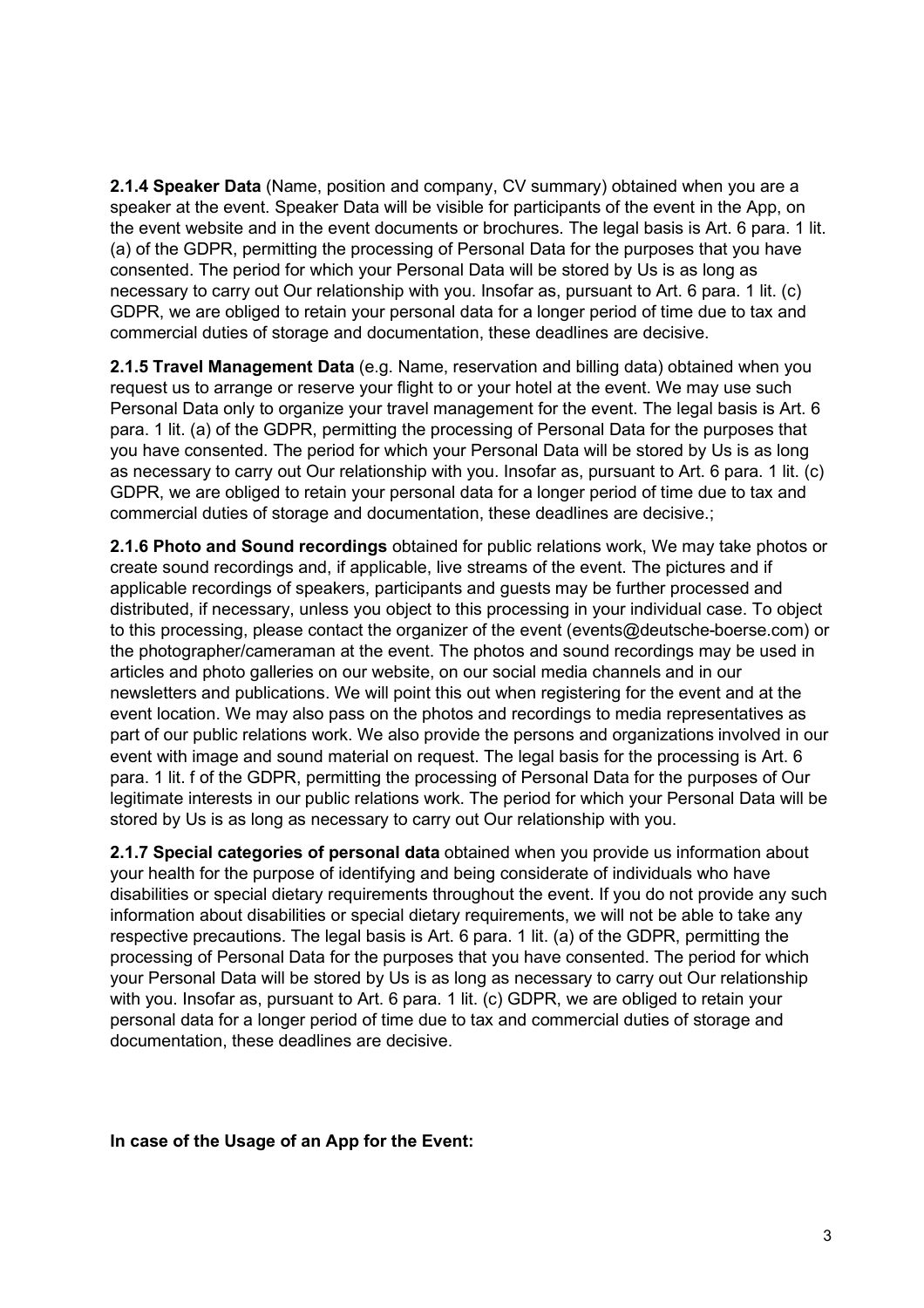We process the following categories of your Personal Data in case of the availability of an App for the specific event for the following purposes with the following legal basis and retention period:

**2.1.8 App Registration Data** (name; email address; position and company) obtained when you register for the App. Name, position and company will be visible for other registered participants of the event in the app. You have the option of volunteering additional profile data in the app to describe yourself in greater detail. Further personal data will only be visible when you voluntarily add these data by maintaining your app profile or communicate with other participants via the App. The legal basis is Art. 6 para. 1 lit. (a) of the GDPR, permitting the processing of Personal Data for the purposes that you have consented. The period for which your Personal Data will be stored by Us is as long as necessary to carry out Our relationship with you (The App will be deleted 12 months after the event). Insofar as, pursuant to Art. 6 para. 1 lit. (c) GDPR, we are obliged to retain your personal data for a longer period of time due to tax and commercial duties of storage and documentation, these deadlines are decisive.;

**2.1.9 App Usage Data** (name; email address; password; photograph; position and company) obtained when you maintain your app profile and/or use the App. Name, position and company will be visible for other registered participants of the event in the app for the purpose of communication and the exchange of ideas. Further personal data will only be visible when you voluntarily add these data by maintaining your app profile or communicate with other participants. The legal basis is Art. 6 para. 1 lit. (b) of the GDPR, permitting the processing of Personal Data for the purposes of the performance of a contract. The period for which your Personal Data will be stored by Us is as long as necessary to carry out Our relationship with you (The App will be deleted 12 months after the event). Insofar as, pursuant to Art. 6 para. 1 lit. (c) GDPR, we are obliged to retain your personal data for a longer period of time due to tax and commercial duties of storage and documentation, these deadlines are decisive.;

**2.1.10 Mobile Device Usage Data** (e.g. IP address, unique device and customer identifiers [such as IMEI, IMSI, UDID], the type of mobile device and operating system you use to access our app) for the purposes of providing Our app and its content to you, prevention or detection of abuse of Our app. The legal basis is Art. 6 para. 1 lit. (f) of the GDPR, permitting the processing of Personal Data for the purposes of Our legitimate interests in prevention or detection of abuse (e.g. intrusion detection, system protection). The period for which your Personal Data will be stored by Us is as long as necessary for the respective purpose e.g. to provide the service during the active session.;

**2.1.11 Communication Data in the App** (e.g. the voting or comment function) obtained when you use the app's communication functions. We always process your voting behavior (votings) without reference to your name and person. Votes submitted during votings are aggregated, and only the aggregate voting results are processed further. You can submit comments and questions with or without specifying your name. If questions and comments are assigned to your person and processed together with your name, we will inform you of this in the relevant function in the app. This is done to reply to questions/comments after the event. The legal basis is Art. 6 para. 1 lit. (f) of the GDPR, permitting the processing of Personal Data for the purposes of Our legitimate interests in processing your voting to an aggregated voting result and to answer your request in a comment. The period for which your Personal Data will be stored by Us is as long as necessary to carry out Our relationship with you, to reply to questions/comments after the event. Insofar as, pursuant to Art. 6 para. 1 lit. (c) GDPR, we are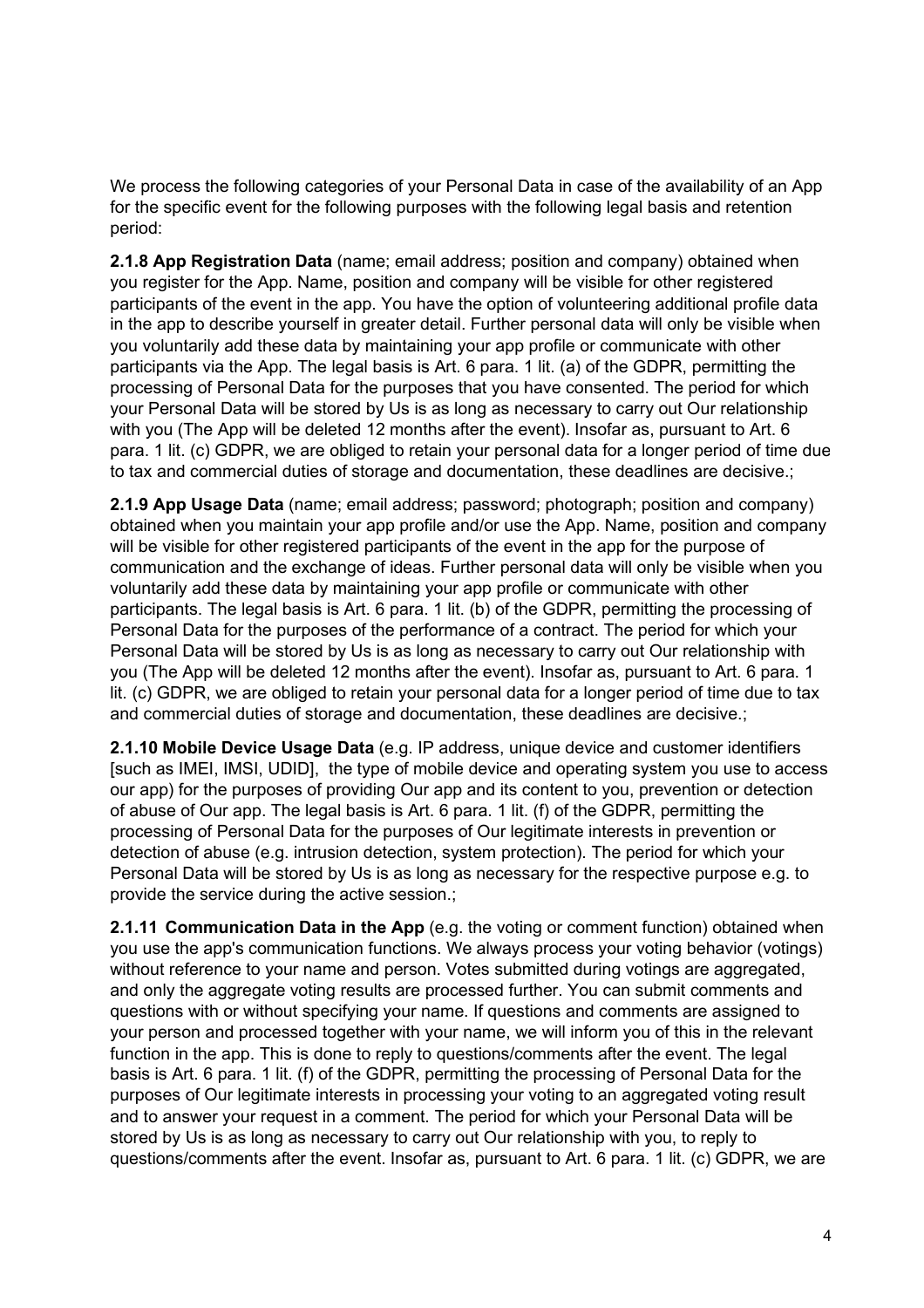obliged to retain your personal data for a longer period of time due to tax and commercial duties of storage and documentation, these deadlines are decisive.;

#### **2.2 Do you have to provide your Personal Data to Us?**

The provision of your Personal Data is necessary to register as an event participant, use the App as a part of a closed user group. This means that you are obliged to provide your Personal Data to Us as part of the event registration process and when you decided to use the app and its functions. Such Personal Data in the App remain under your control at all times**.** You can correct the data published in your participant profile through the App or self-edit link.

The consequences if you do not provide your Personal Data to Us are that you will not be able to participate at the event or use the app. The Participation of the event and the usage of Our app is solely possible for registered participants of the event.

#### **2.3 Do We make automated decisions on you?**

We do not make any automated decisions solely on automatic processing, including profiling, which produces legal effects concerning you or similarly significantly affects you to carry out Our relationship with you. (The App will be deleted 12 months after the event.

## **3. Transfer of Personal Data to Third Parties**

We will not transfer your Personal Data to third parties except such transfer is permitted by law or you have explicitly consented to the transfer.

We may transfer your Personal Data to public authorities where this is required by the applicable law. A transfer of your Personal Data is also permitted if there is a suspicion of a criminal offence or the abuse of the services offered on Our app. In this event, We shall be entitled to transfer your Personal Data to the criminal prosecution authority.

In order to make certain services available to you, we may need to share your personal data with some of our service partners. These include our registration and App provider.

Otherwise, your personal data will be stored exclusively in Our database and on Our servers, or on those of Our commissioned data processing providers. Our commissioned data processing providers process personal data exclusively within the European Union or an adequate data protection level will be provided by the use of appropriate safeguards in accordance with Article 44 et seq. of the GDPR.

Personal data published by you in Our Event App may be globally accessible to other registered user of the Event App.

We will only share your Personal Data with other controllers for their own purposes such as cooperation partners under the condition that you explicitly and voluntarily agreed to such transfer of your Personal Data; in this case, we will obtain your consent separately from this **Notice** 

Under these conditions, recipients of your personal data can be for example:

ß public bodies and institutions in the presence of a legal or regulatory obligation (eg. financial authorities),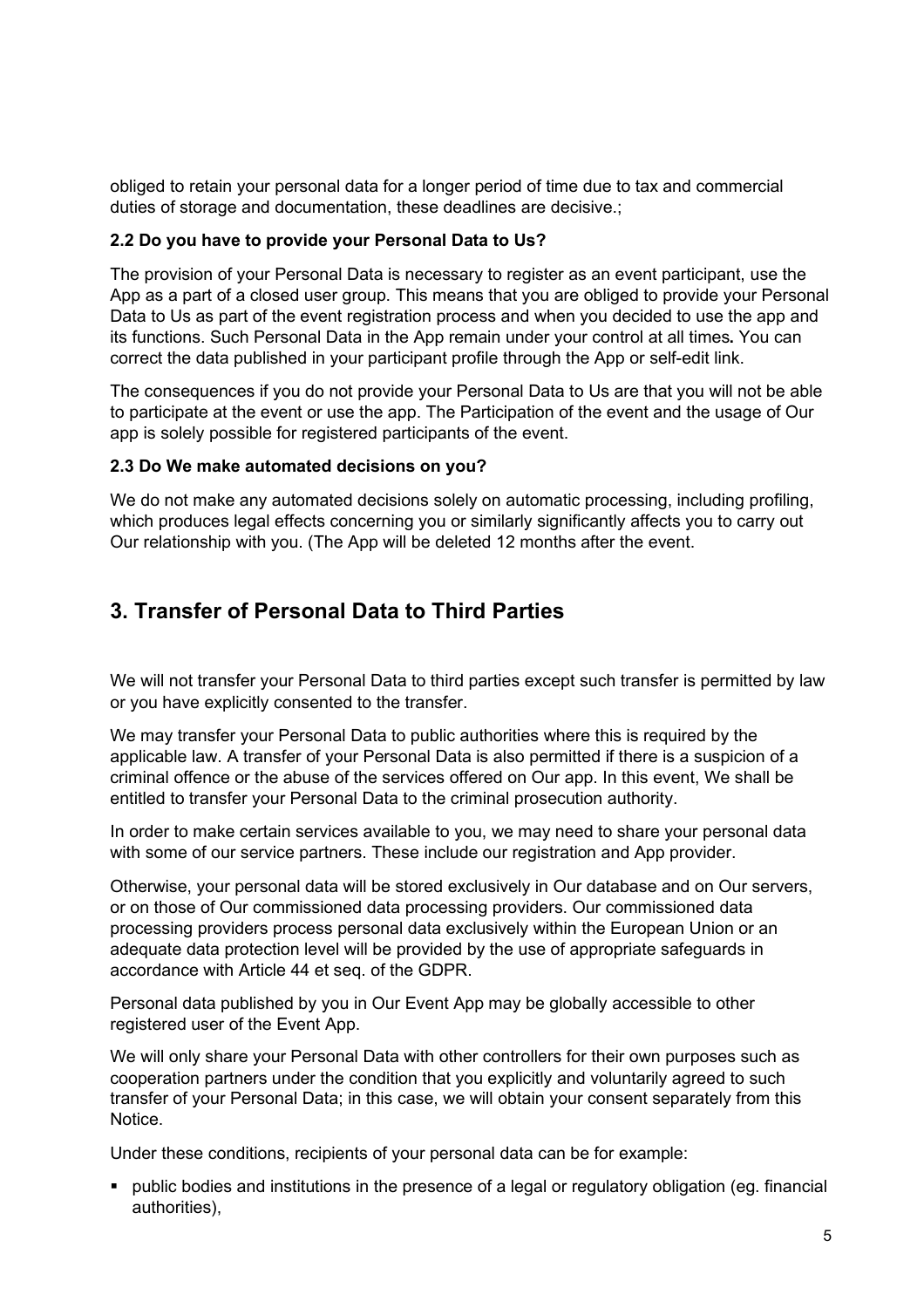- other companies and service providers (processors) in the following areas:
	- **•** App Provider
	- **Website Provider**
	- Registration Provider
	- **Print Service Provider**
	- **F** Telecommunications service providers
	- **•** billing service provider
	- **F** financial institutions
	- collection agencies
	- Management consultancies as well as business and tax audit companies
	- **•** bodies involved in the performance of the event
	- **Travel Service Provider, Hotels, Airlines**

## **4. Authorizations for the App (if applicable)**

To work on your device, the App needs to access various functions and data on the device. You need to grant certain authorizations to do so (Art. 6 (1) a GDPR). The authorization categories are programmed differently by the various manufacturers. With Android, for example, individual authorizations are grouped into authorization categories, and you can only agree to the authorization category as a whole. However, please remember that in the case of revocation, you may not have access to the full range of functions offered by our app. If you have granted authorizations, we will use them only to the extent described below:

#### **Internet:**

The app requires access to the internet via Wi-Fi or mobile communications to update event content and information.

#### **Camera:**

You can use the scanner to scan the personal QR code of another app user. The scanner accesses the camera on your end device to do so. It accesses the camera only if you have given your express consent.

#### **Location:**

Some functions require information about your location, e.g. the navigation or location display. If you have granted permission for this on your mobile device, we ascertain the geographical position of your mobile device. Data concerning your location is used only to process your query.

You can also activate the additional functions in the settings at any time. However, these features are accessed only after you activate them and grant your consent.

## **5. Push-Notifications within the App Usage (if applicable)**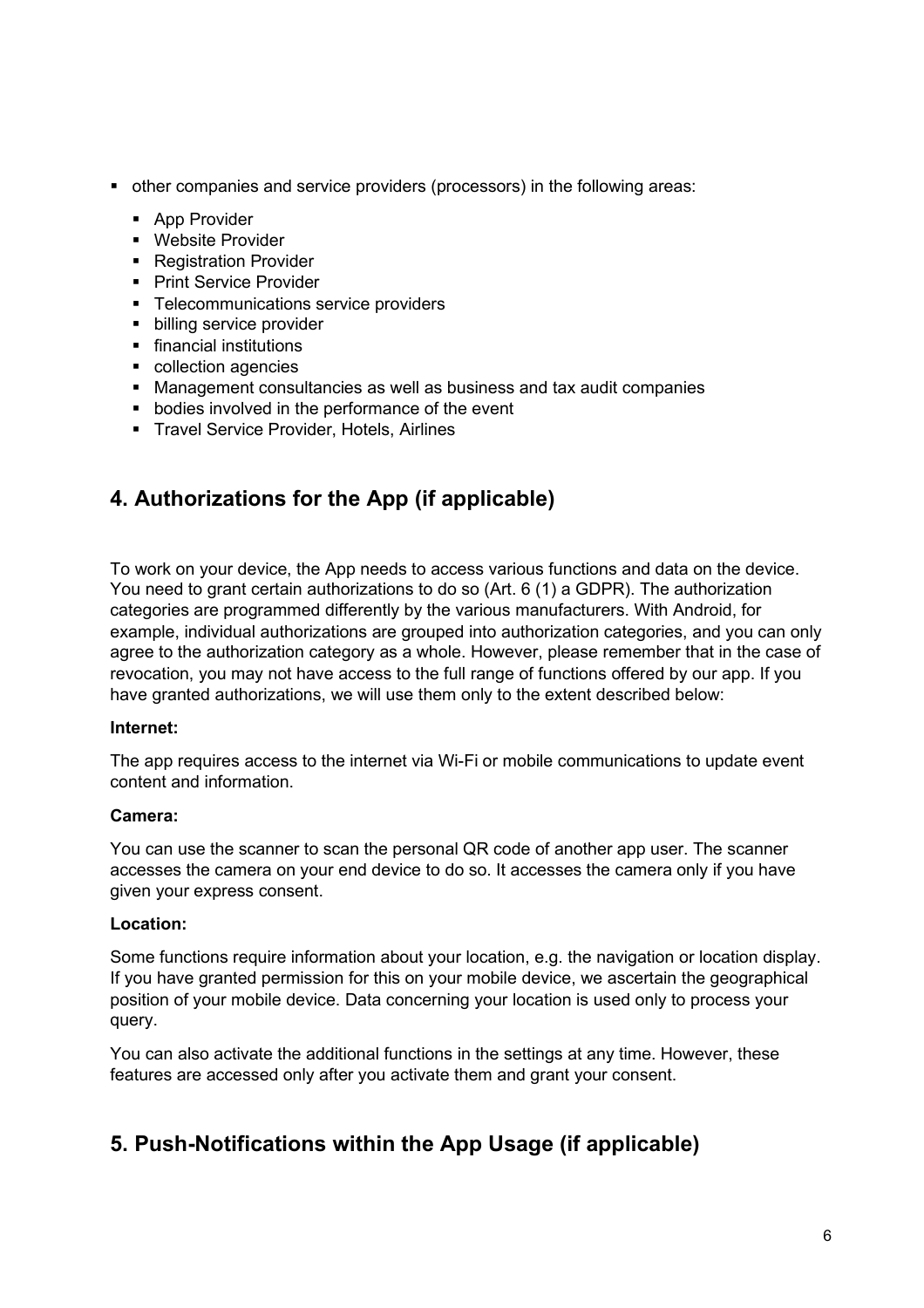Below we describe how your personal information is processed when you subscribe to socalled push notifications through our services (messages sent to your mobile device even if you are not using our app). When you subscribed to push notifications, we send you announcements about the event and/ or notifications of private messages received through the App. You can turn these push notifications on and off in your mobile device's app settings. If you - e.g. when you first start the app - activate push messages for the first time, a unique mobile device identification number (device ID) will be communicated to the service that provides the push functionality to your operating system provider (for Android: 'Google Cloud Messaging', for iOS 'Apple Push Notification Service'). This service returns a so-called Identifier ("Push Notification Identifier"), which makes it impossible to draw any conclusions about the device ID and therefore you as the user. The communication with the App push server is then always with this identifier. This ensures that in the context of the App, the device ID is also no longer used.

The push notifications can be deactivated and reactivated at any time. On a mobile device with Android, this is done e.g. via "System Preferences>Apps>Name of the Event> Permissions", on a mobile device with iOS via "System Preferences> Name of the Event> Notifications".

## **6. Your Rights**

Under applicable data protection laws, you have rights

- **f** of access to, rectification of, and/or erasure of your Personal Data;
- to restrict or object to its processing;
- to tell Us that you do not wish to receive marketing information; and
- (in some circumstances) to require certain of your Personal Data to be transferred to you or a third party, which you can exercise by contacting Us at the details set out at the beginning of this Notice.
- To the extent Our processing of your Personal Data is based on your consent, you also have the right to withdraw your consent, without affecting the lawfulness of Our processing based on your consent before its withdrawal.

To exercise your rights, you can contact Us as set out in Section 1. above. You can also lodge a complaint about Our processing of your Personal Data with a data protection authority. A list and contact details of local data protection authorities is available here.

You can correct the data published in your participant profile through the App or self-edit link.

## **7. Joint responsibility of the Eurex companies**

The controllers are responsible for keeping a record of processing activities, carrying out data protection impact assessments or consulting the supervisory authorities. The controllers have